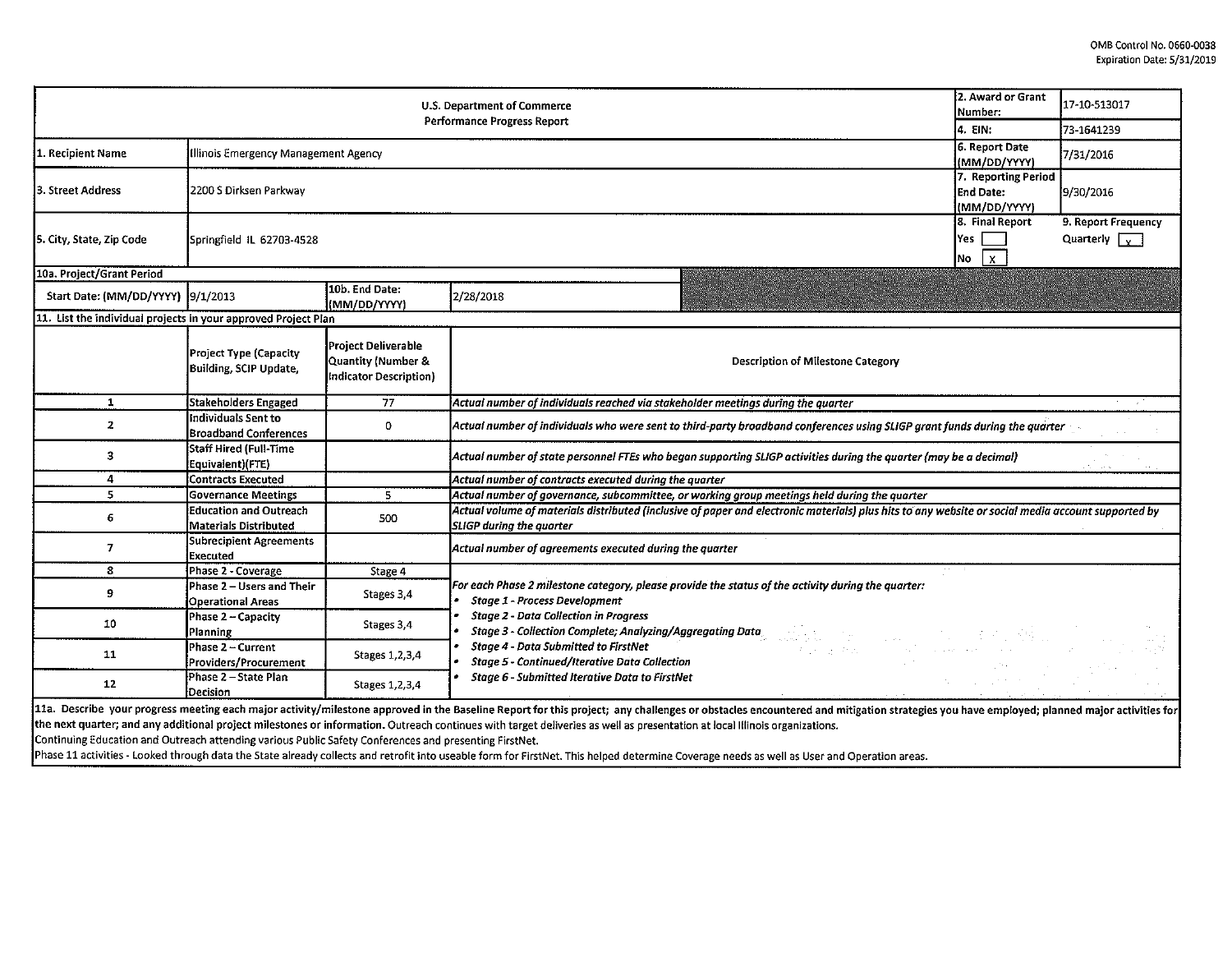Activities July 1- Sept 30 Illinois Sheriff's Association Conference@ Springfield Aug 14-15 - presented 25 min for 75 attendees Midwest Police Security & Police Expo@ Tinley Park Aug 16-17 - presented 1.25 hours for 2 attendees Attended Illinois Emergency Management Assoc Conference - Sept 6 - 8 @ Springfield -vendor booth only Attended Region V FirstNet Consultation Task Team - July 12@ Minneapolis, MN Illinois Telecommunications Assoc Vendor Showcase - Sept 7-8@ Peoria -vendor booth only IL State Ambulance Assoc Conference - Sept 21-23 @ Peoria - vendor booth with Federal FirstNet IL Municipal league Conference- Sept 22-24@ Chicago - small presentation with Federal FirstNet • Auxillary Meetings NGA (National Governor's Assoc) Workshop Sept 8-9 2016 IEMA and !SP meeting in Springfield to discuss NGA (July, Aug, Sept) RECCWG (Regional Emergency Communications Coordinating Work Groups) call • Monthly {July, Aug, Sept) Monthly Meetings with Region V PSBN (July, Aug) Monthly ILEAS {lllinois Law Enforcement Alarm Systems) Staff meetings (Aug only) Attended Region V FirstNet Consultation Task Team - July 12@ Minneapolis, MN . FirstNet Programmatic Update Sessions Monthly (3) Quarterly (1) • Governance Meetings Illinois Terrorism Task Force Public Safety Broadband Task Force Monthly Meetings (July, Aug, Sept) Statewide Interoperability Executive Committee (SlEC) Monthly Meetings (July, Sept) • Leadership Meetings Meeting with new Director of Chicago OEMC - July 7 Meeting with the Governor and FirstNet - Aug 19 Weekly Core Team Project Calls - 7 meetings Webinar for SPOC's (quarterly)

11b. If the project team anticipates requesting any changes to the approved Baseline Report in the next quarter, describe those below. Note that any substantive changes to the Baseline Report must be approved by the Depart of Commerce before implementation.

11c. Provide any other information that would be useful to NTIA as it assesses this project's progress.

• Illinois FirstNet Website http://www.Hlinois.gov/firstnet is operational and updated

• Mailing Quarterly Illinois FirstNet Newsletters for Stakeholders

• Weekly Staff Meetings with Illinois FirstNet team and Monthly meetings

• local Outreach is complete and continuing Education and Outreach when requested and presenting at various Public Safety Conferences.

• Prepared detailed responses to the various NTIA Request for Comments as it relates to defining emergency responders for FirstNet.

•The team is fully staffed and delivering all statutory elements as requested by FirstNet and NTIA.

•Preparation, research and preparing for submittal of our Phase II data collection comprised most of our time this quarter. We sucessfully submitted our data to FirstNet.

•Illinois FirstNet has began production of a video featuring various disciplines using FirstNet. This will be an educational tool showing stakeholders how FirstNet will be used.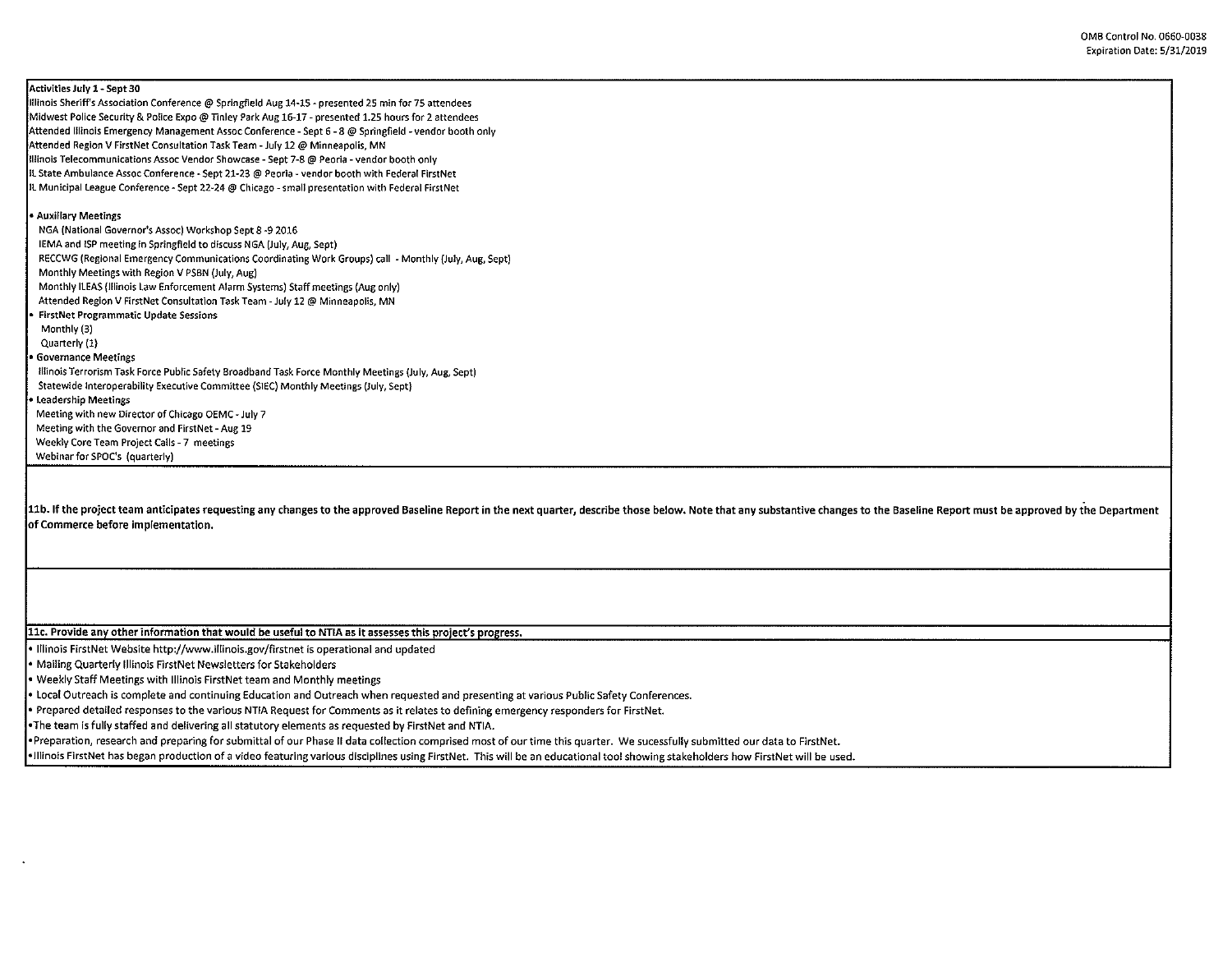11d. Describe any success stories or best practices you have identified. Please be as specific as possible.

•Engaging with the Electric and Telephone cooperatives continues

• Engaging with the IL Universities and Carriers about public/private Partnerships

• leadership Support- Engagement with State leadership[ Early on. Monthly Meetings with State CIO and CTO

• Our State Project plan has been used by many other States. We have presented our outreach plan on a national level mutiple times.

• Our 120 Members Multi-Discipline/Multi-Jurisdictional stakeholder group meets every month.

12. Personnel

12a. If the project is not fully staffed, describe how any lack of staffing may impact the project's time line and when the project will be fully staffed.

| 12b. Staffing Table - Please include all staff that have contributed time to the project. Please do not remove individuals from this table.<br>Job Title | FTE%                                                                                                                                                                                                                                                                                                                                                                                                      |                                                                                                                                                                               |                          |                      |                               |                   |                 |                                         |                                          |
|----------------------------------------------------------------------------------------------------------------------------------------------------------|-----------------------------------------------------------------------------------------------------------------------------------------------------------------------------------------------------------------------------------------------------------------------------------------------------------------------------------------------------------------------------------------------------------|-------------------------------------------------------------------------------------------------------------------------------------------------------------------------------|--------------------------|----------------------|-------------------------------|-------------------|-----------------|-----------------------------------------|------------------------------------------|
| Grant Program Manager-Bob                                                                                                                                |                                                                                                                                                                                                                                                                                                                                                                                                           | Project (s) Assigned                                                                                                                                                          |                          |                      |                               |                   |                 | Change                                  |                                          |
| Evans                                                                                                                                                    | 75                                                                                                                                                                                                                                                                                                                                                                                                        | Point of Contact for State Administrative Agency (Illinois Emergency Management Agency) and Liaison with National Telecommunications and<br>Information Administration (NTIA) |                          |                      |                               |                   |                 |                                         |                                          |
|                                                                                                                                                          |                                                                                                                                                                                                                                                                                                                                                                                                           |                                                                                                                                                                               |                          |                      |                               |                   |                 |                                         |                                          |
|                                                                                                                                                          |                                                                                                                                                                                                                                                                                                                                                                                                           |                                                                                                                                                                               |                          |                      |                               |                   |                 |                                         |                                          |
|                                                                                                                                                          |                                                                                                                                                                                                                                                                                                                                                                                                           |                                                                                                                                                                               |                          |                      |                               |                   |                 |                                         |                                          |
| 13. Subcontracts (Vendors and/or Subrecipients)                                                                                                          |                                                                                                                                                                                                                                                                                                                                                                                                           |                                                                                                                                                                               |                          |                      |                               |                   |                 |                                         |                                          |
| 13a. Subcontracts Table - Include all subcontractors. The totals from this table must equal the "Subcontracts Total" in Question 14f.                    |                                                                                                                                                                                                                                                                                                                                                                                                           |                                                                                                                                                                               |                          |                      |                               |                   |                 |                                         |                                          |
|                                                                                                                                                          |                                                                                                                                                                                                                                                                                                                                                                                                           |                                                                                                                                                                               |                          |                      |                               |                   |                 |                                         |                                          |
| Name                                                                                                                                                     | <b>Subcontract Purpose</b>                                                                                                                                                                                                                                                                                                                                                                                |                                                                                                                                                                               | Type<br>(Vendor/Subrec.) | RFP/RFQ Issued (Y/N) | Contract<br>Executed<br>(Y/N) | <b>Start Date</b> | <b>End Date</b> | <b>Total Federal Funds</b><br>Allocated | <b>Total Matching Funds</b><br>Allocated |
| System (ILEAS)                                                                                                                                           | 80% of SWIC (Joe Galvin) time dedicated to SLIGP,<br>80% time for Technical System Architect (Bill<br>Springer), 100% time for Data Analyst (Dan Meske),<br>Illinois Law Enforcement Alarm 80% time for Grant and Travel coordinator (Lori Bell)<br>personnel, travel, statewide and regional<br>conferences, meeting expenses, printing, office<br>supplies, technology and<br>management/administration |                                                                                                                                                                               | Sub-recipient            |                      | Y                             | 9/10/2013         | 2/28/2018       | \$1,373,470.00                          | \$0.00                                   |
|                                                                                                                                                          |                                                                                                                                                                                                                                                                                                                                                                                                           |                                                                                                                                                                               |                          |                      |                               |                   |                 |                                         |                                          |
|                                                                                                                                                          |                                                                                                                                                                                                                                                                                                                                                                                                           |                                                                                                                                                                               |                          |                      |                               |                   |                 |                                         |                                          |
|                                                                                                                                                          |                                                                                                                                                                                                                                                                                                                                                                                                           |                                                                                                                                                                               |                          |                      |                               |                   |                 |                                         |                                          |
| 13b. Describe any challenges encountered with vendors and/or subrecipients.                                                                              |                                                                                                                                                                                                                                                                                                                                                                                                           |                                                                                                                                                                               |                          |                      |                               |                   |                 |                                         |                                          |
| None to report this quarter                                                                                                                              |                                                                                                                                                                                                                                                                                                                                                                                                           |                                                                                                                                                                               |                          |                      |                               |                   |                 |                                         |                                          |